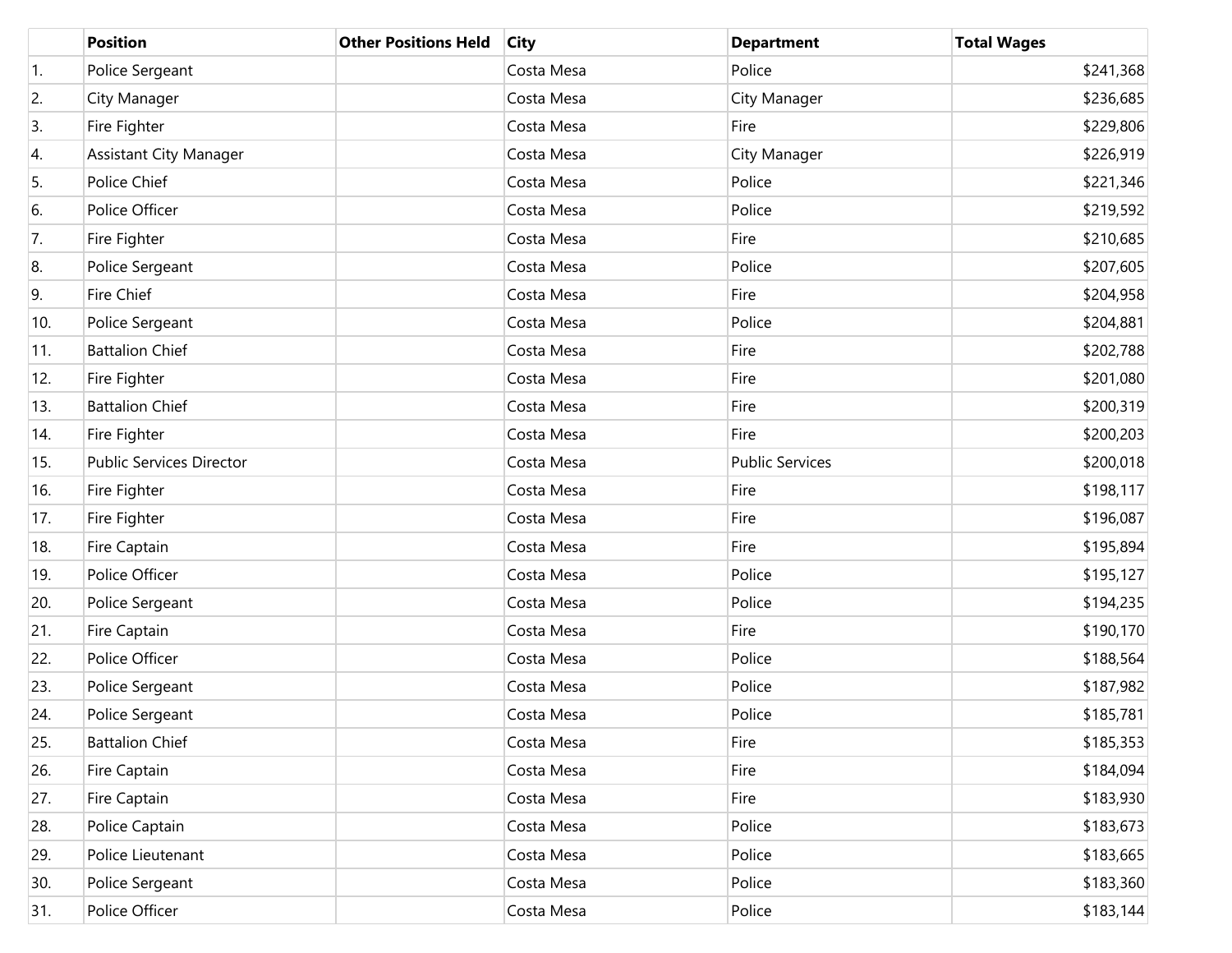| 32. | Police Officer          | Costa Mesa | Police       | \$182,240 |
|-----|-------------------------|------------|--------------|-----------|
| 33. | Police Sergeant         | Costa Mesa | Police       | \$182,027 |
| 34. | Fire Fighter            | Costa Mesa | Fire         | \$180,380 |
| 35. | Police Sergeant         | Costa Mesa | Police       | \$180,059 |
| 36. | Police Officer          | Costa Mesa | Police       | \$178,988 |
| 37. | Police Captain          | Costa Mesa | Police       | \$178,781 |
| 38. | Fire Engineer           | Costa Mesa | Fire         | \$177,345 |
| 39. | Police Officer          | Costa Mesa | Police       | \$176,320 |
| 40. | Police Officer          | Costa Mesa | Police       | \$176,040 |
| 41. | Fire Fighter            | Costa Mesa | Fire         | \$175,732 |
| 42. | Police Officer          | Costa Mesa | Police       | \$175,492 |
| 43. | Fire Captain            | Costa Mesa | Fire         | \$174,684 |
| 44. | Human Resources Manager | Costa Mesa | City Manager | \$174,682 |
| 45. | Police Sergeant         | Costa Mesa | Police       | \$173,069 |
| 46. | Fire Captain            | Costa Mesa | Fire         | \$172,378 |
| 47. | Fire Engineer           | Costa Mesa | Fire         | \$170,231 |
| 48. | Police Sergeant         | Costa Mesa | Police       | \$170,060 |
| 49. | Police Lieutenant       | Costa Mesa | Police       | \$169,716 |
| 50. | Fire Captain            | Costa Mesa | Fire         | \$169,652 |
| 51. | Police Sergeant         | Costa Mesa | Police       | \$169,648 |
| 52. | Fire Fighter            | Costa Mesa | Fire         | \$168,774 |
| 53. | Fire Fighter            | Costa Mesa | Fire         | \$168,662 |
| 54. | Police Sergeant         | Costa Mesa | Police       | \$168,056 |
| 55. | Fire Division Chief     | Costa Mesa | Fire         | \$167,748 |
| 56. | Fire Engineer           | Costa Mesa | Fire         | \$167,471 |
| 57. | Fire Fighter            | Costa Mesa | Fire         | \$167,018 |
| 58. | Police Lieutenant       | Costa Mesa | Police       | \$166,457 |
| 59. | Fire Fighter            | Costa Mesa | Fire         | \$166,190 |
| 60. | Fire Engineer           | Costa Mesa | Fire         | \$166,160 |
| 61. | Police Lieutenant       | Costa Mesa | Police       | \$166,031 |
| 62. | Police Lieutenant       | Costa Mesa | Police       | \$165,827 |
| 63. | Fire Engineer           | Costa Mesa | Fire         | \$165,415 |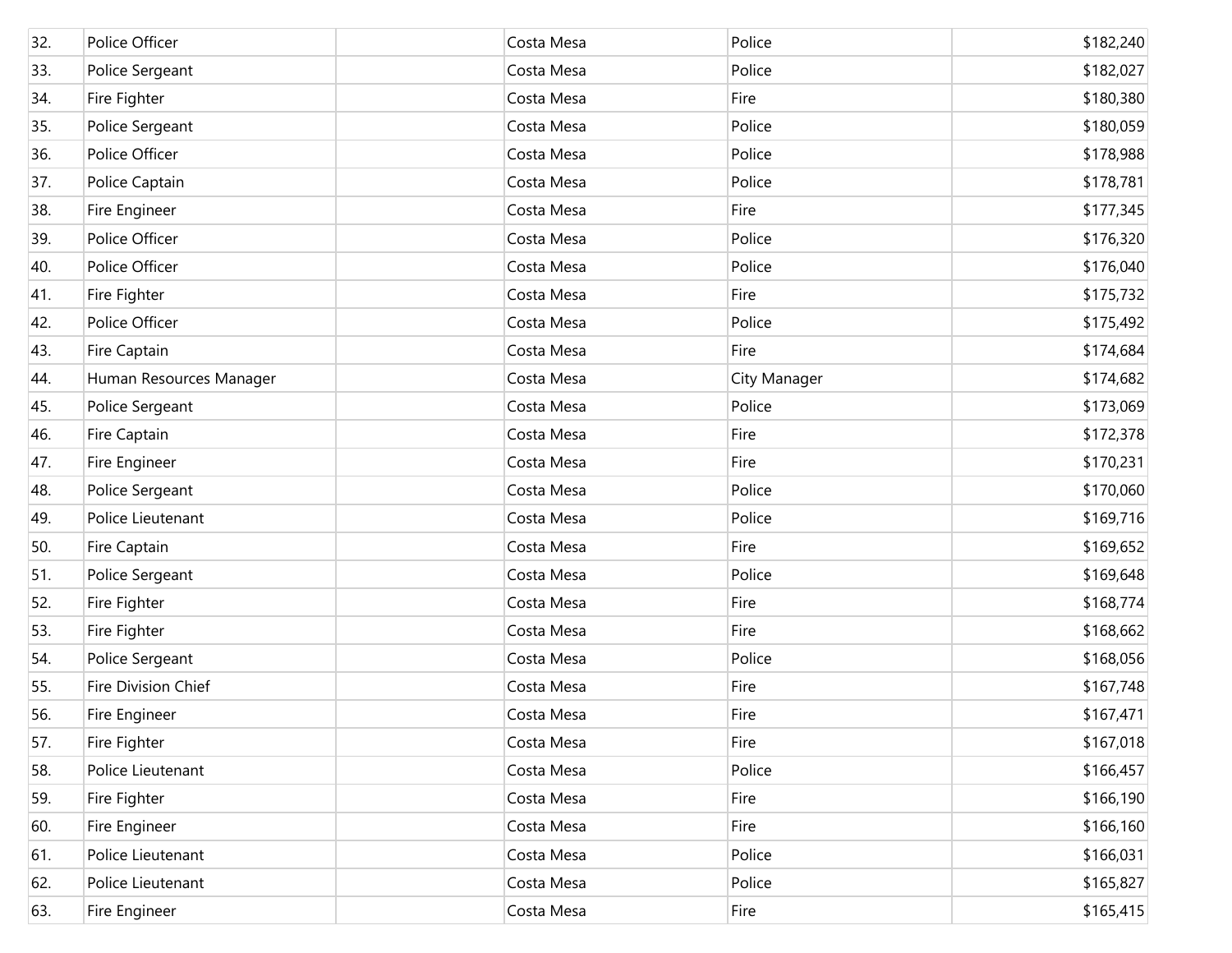| 64. | Police Officer                   | Costa Mesa | Police                       | \$165,172 |
|-----|----------------------------------|------------|------------------------------|-----------|
| 65. | Fire Captain                     | Costa Mesa | Fire                         | \$164,351 |
| 66. | Finance Director                 | Costa Mesa | Finance                      | \$163,548 |
| 67. | Fire Engineer                    | Costa Mesa | Fire                         | \$163,275 |
| 68. | Fire Engineer                    | Costa Mesa | Fire                         | \$162,578 |
| 69. | Police Officer                   | Costa Mesa | Police                       | \$161,881 |
| 70. | Police Sergeant                  | Costa Mesa | Police                       | \$161,474 |
| 71. | System And Program Supervisor    | Costa Mesa | Information Technology       | \$161,012 |
| 72. | Fire Captain                     | Costa Mesa | Fire                         | \$160,697 |
| 73. | Police Sergeant                  | Costa Mesa | Police                       | \$160,182 |
| 74. | Fire Fighter                     | Costa Mesa | Fire                         | \$158,533 |
| 75. | Police Officer                   | Costa Mesa | Police                       | \$158,480 |
| 76. | Police Sergeant                  | Costa Mesa | Police                       | \$158,459 |
| 77. | Fire Captain                     | Costa Mesa | Fire                         | \$158,141 |
| 78. | Fire Captain                     | Costa Mesa | Fire                         | \$157,723 |
| 79. | Fire Captain                     | Costa Mesa | Fire                         | \$157,096 |
| 80. | Fire Captain                     | Costa Mesa | Fire                         | \$156,613 |
| 81. | Fire Fighter                     | Costa Mesa | Fire                         | \$155,999 |
| 82. | Fire Captain                     | Costa Mesa | Fire                         | \$155,801 |
| 83. | Police Lieutenant                | Costa Mesa | Police                       | \$154,912 |
| 84. | Fire Fighter                     | Costa Mesa | Fire                         | \$154,417 |
| 85. | Police Sergeant                  | Costa Mesa | Police                       | \$152,725 |
| 86. | Police Officer                   | Costa Mesa | Police                       | \$151,920 |
| 87. | Police Officer                   | Costa Mesa | Police                       | \$151,761 |
| 88. | Fire Engineer                    | Costa Mesa | Fire                         | \$151,750 |
| 89. | Police Officer                   | Costa Mesa | Police                       | \$151,416 |
| 90. | Police Officer                   | Costa Mesa | Police                       | \$150,622 |
| 91. | Parks And Community Services Dir | Costa Mesa | Parks and Community Services | \$149,922 |
| 92. | Fire Engineer                    | Costa Mesa | Fire                         | \$149,682 |
| 93. | Fire Captain                     | Costa Mesa | Fire                         | \$148,069 |
| 94. | Fire Captain                     | Costa Mesa | Fire                         | \$147,217 |
| 95. | Fire Engineer                    | Costa Mesa | Fire                         | \$146,879 |